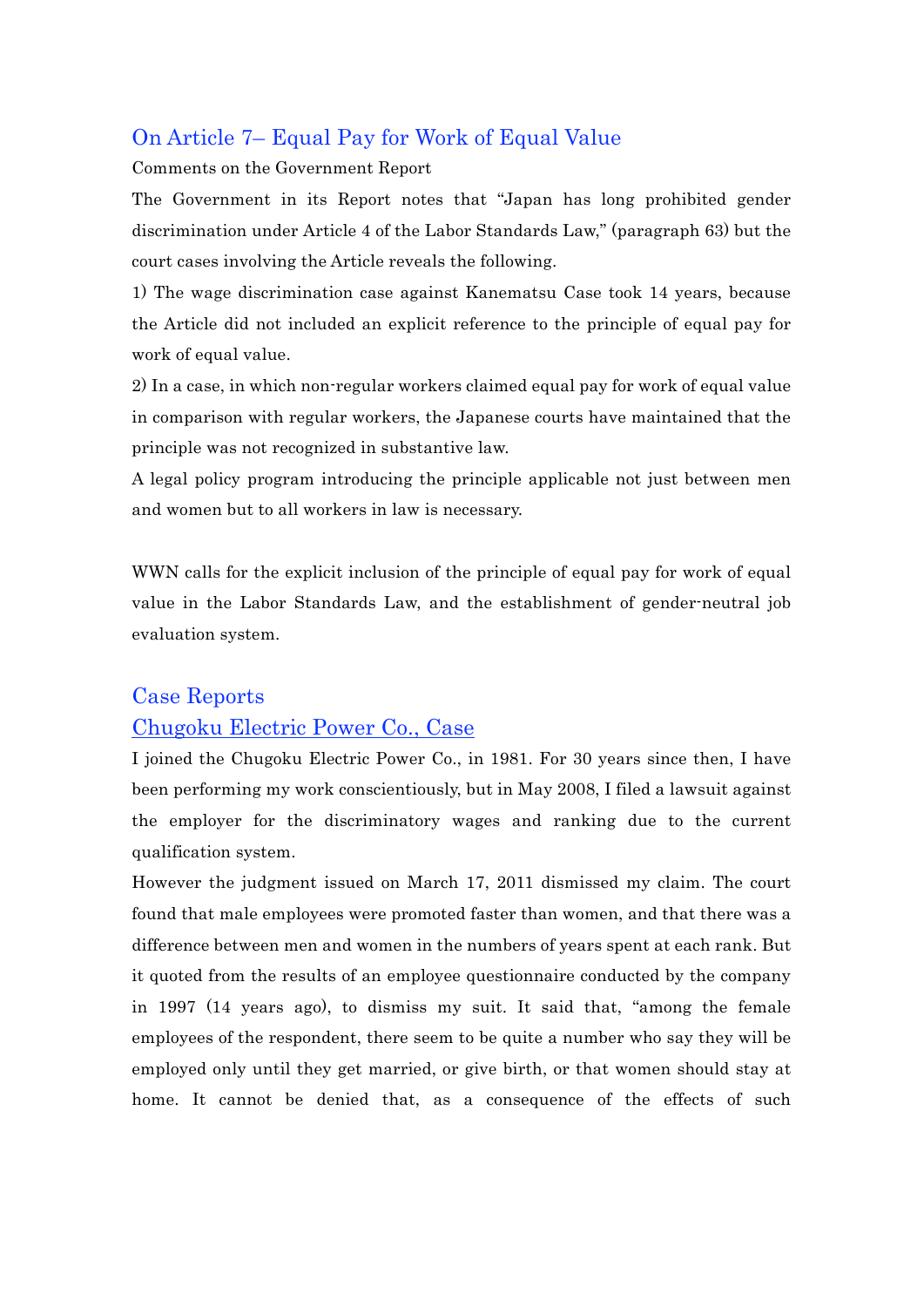understanding on the labor morale, there was a possibility that there would be female employees who would be given lower assessment than their male colleagues in the personnel assessment. " The judgment is very problematic, as it justifies discriminatory treatment using the work consciousness of women. It places the responsibility for the discrimination on the women.

I appealed, and now the case is at the Hiroshima Appeals Court. My lawyers and I are uniting our efforts to do whatever we can to overturn the unjust judgment at the District Court.

#### Kanematsu Case

The wage gap between men and women remains wide, and the Committee on the Elimination of Discrimination against Women noted that it was "also concerned about the persistence of a very high gender-based wage gap of 32.2 per cent in hourly earnings among full-time workers and of an even higher gender-based wage gap among part-time workers." (paragraph 45, CEDAW/C/JPN/CO/6)

The 6 plaintiffs working for the trading company, Kanematsu Corp., filed their suit at the Tokyo District Court in August 1995. The appeal to the Supreme Court was dismissed 14 years later in October 2009, finalizing the Appeals Court judgment in favor of the plaintiffs. The Appeals Court had held that the track-based system, in which a 55 year old woman could not earn more than a 27 year old man, violated Article 4 of the Labor Standards Act.

WWN has argued that the reason that the Kanematsu case took so long to become final, and the cases against the 3 Sumitomo manufacturers as well as the Okaya & Co,. case took more than 10 years, was the non-existence of the principle of equal pay for work of equal value and a gender neutral job evaluation system. WWN has informed the ILO and CEDAW of the situation regarding the judicial process.

 As a result, the Committee of Experts on the Application of Conventions and Recommendations has requested the Japanese Government in March 2008 to take measures to include the principle of equal pay for work of equal value in its laws. Also, in August 2009, CEDAW expressed its concern "about the absence in the Labor Standards Law of a provision recognizing the principle of equal pay for equal work and work of equal value in accordance with the Convention and ILO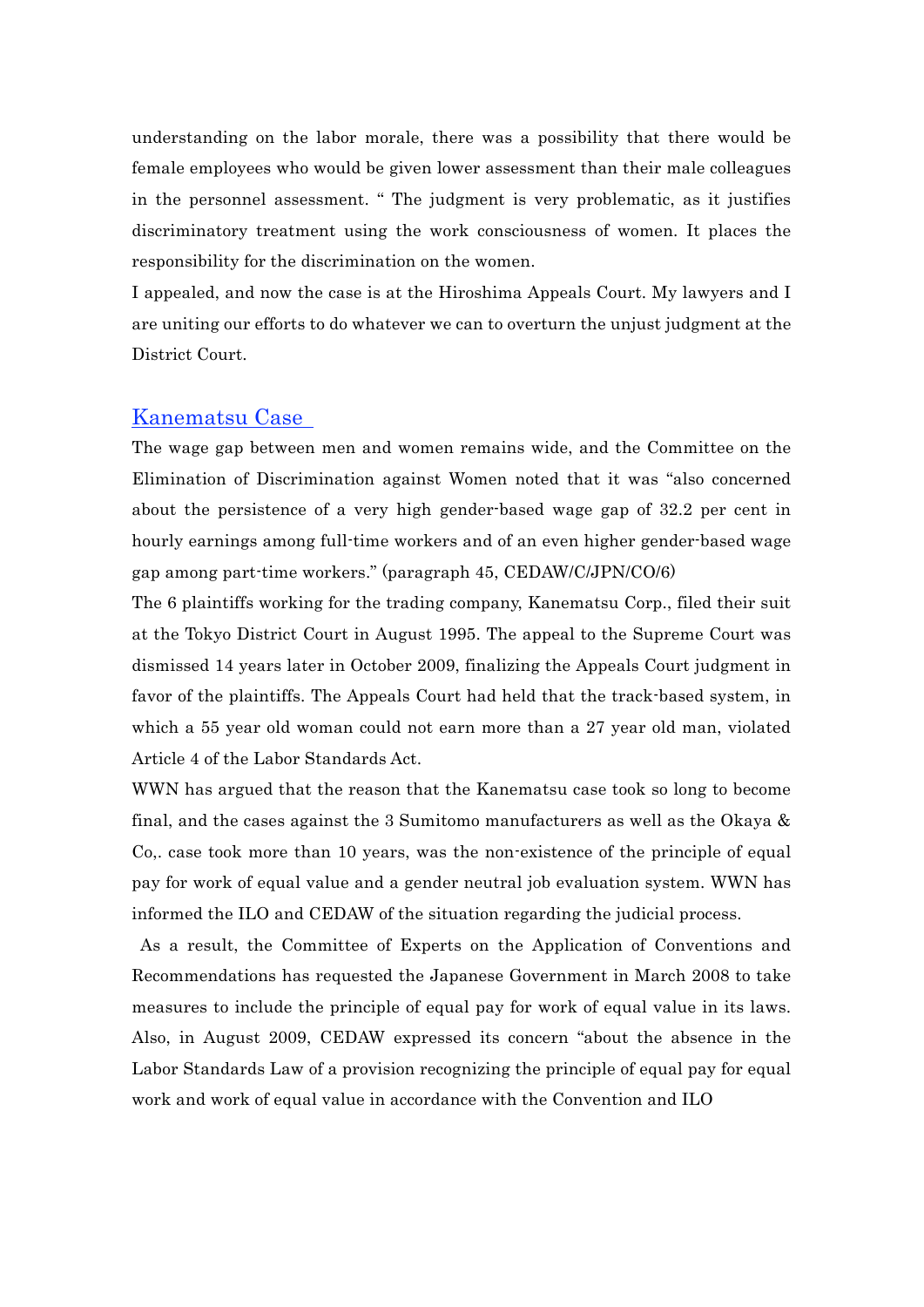Convention No. 100" in its Concluding Comments.

 The gender-neutral job evaluation system contributed to the successful outcome of the Kanematsu case. As a result of the evaluation, as shown in the chart below, the work by Ms. Mori was evaluated at 111, but her real pay was 48% of that of her male counterpart. Ms. Koseki was evaluated at 100, so her work was evaluated equal to that of her male counterpart, but she was earning only 67% of his pay. As the case shows, it was the gender neutral job analysis and evaluation, that made it possible to overcome the difficulties of not having an explicit provision on

the principle of equal pay for work of equal value in Article 4 of the Labor Standards Act. The judges in the case understood the evaluation, proving that the job evaluation was effective in eliminating the wage gap between men and women.